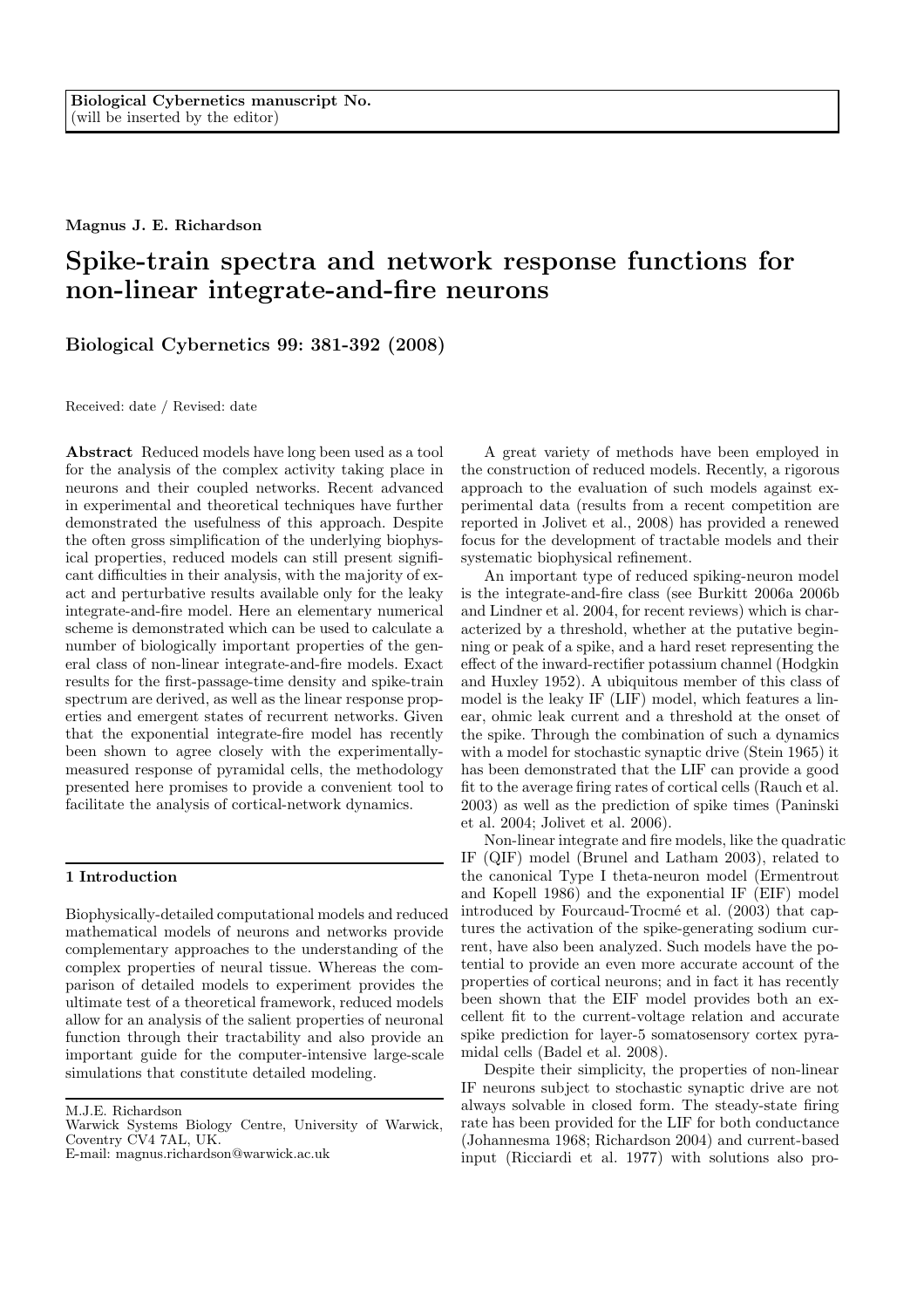vided for the QIF (Brunel and Latham 2003) and EIF (Fourcaud-Trocm´e et al. 2003). In general the steadystate rate will take the form of the reciprocal of a double integral for any non-linear IF model, though further reduction is possible for the LIF (Brunel and Hakim 1999) under current-based synaptic fluctuations.

The time-dependent properties of IF models are considerably harder to derive, whether numerically or analytically, and this has hampered progress in the analysis of the dynamic properties of neurons and networks. Results exist for the LIF model; the linear response to current (Brunel and Hakim 1999) and noise (Brunel and Hakim 1999; Lindner et al. 2001; Silberberg et al. 2004) modulation, as well as the spike-train spectrum (Lindner et al. 2002). Some asymptotic results are also available for the response properties of the non-linear QIF and EIF (Fourcaud-Trocm´e and Brunel 2005; Richardson 2007). Such time-dependent properties are central to the understanding of the dynamics of computations and emergent states possible in neural tissue. Moreover, recent experiments have directly probed these properties (Arsiero et al. 2007; Köndgen et al. 2008) and provide further potential for the biophysical refinement of the models.

Recently, a rather simple method for providing numerical solutions to the first-order response properties for the class of non-linear IF neuron models was introduced (Richardson 2007). The method involves separating the second-order Fokker-Planck differential equation, that results from the gaussian-white noise approximation to synaptic drive, into two first-order differential equations for the flux and probability density. The resulting equations can be solved, trivially, by integrating backwards from the threshold. Here, it will be shown that the threshold-integration method easily generalizes to other dynamic properties of IF models, such as the exact first-passage-time density, spike-triggered rate, propagator and spike-train spectrum. It can also be used to calculate the dynamical response of synaptically-coupled recurrent networks of neurons, either directly or by relation to the uncoupled network (Brunel and Wang 2003).

#### 2 General theory

The voltage trajectories of neurons fluctuate under the influence of a stochastic synaptic input. The probability density  $P(V, t)$ , of finding a neuron near a voltage V at a time t, and the probability flux  $J(V, t)$  passing through this voltage are related by the continuity equation

$$
\frac{\partial P}{\partial t} + \frac{\partial J}{\partial V} = \text{initial conditions} + \text{sources} - \text{sinks} \tag{1}
$$

which is general for the class of IF models. The initial conditions can be written as delta-functions of time multiplying initial distributions, whereas the source (spike reset) and sink (spike threshold) can be written as deltafunctions of voltage multiplying rate-like quantities. Written in this way, the initial and boundary conditions can

be conveniently incorporated into the continuous description of the dynamics.

Stochastic dynamics of a single trajectory. The method developed in this paper is general for all non-linear IF neurons that have a dynamics of the form

$$
\tau \frac{dV}{dt} = E(t) - V + \psi + \sigma \sqrt{2\tau} \xi(t)
$$
\n(2)

where  $\tau$  is the membrane time constant,  $E(t)$  is the instantaneous resting potential and  $\psi$  is some non-linear function of voltage that may model, for example, an explicit spike mechanism. For clarity a specific non-linear model is chosen as an illustration of the threshold integration method in the figures: the exponential IF (EIF) model. This was introduced on theoretical grounds in Fourcaud-Trocm´e et al. (2003) and recently (Badel et al. 2008) shown experimentally to provide a close fit to the response properties of somatosensory-cortex, layer-5 pyramidal cells. The form of  $\psi$  in this case is

$$
\psi(V) = \Delta_T e^{(V - V_T)/\Delta_T}.\tag{3}
$$

The onset of the spike is parameterized by  $V_T$  and has a sharpness  $\Delta_T$ . The spike is terminated at some threshold voltage  $V_{th}$  (at which  $P(V_{th}) = 0$ ) with the neuron then refractory for a period  $\tau_r$  before being reinserted at a reset potential  $V_{re}$  (the fall of the spike takes place in the refractory period - see Appendix). Because of this, the probability density must be separated into a component P that evolves under the continuous dynamics, and a component that is refractory, The correct normalization for  $P$  is therefore

$$
\int_{V_{lb}}^{V_{th}} P(V, t) dV + \int_{t-\tau_r}^{t} dt' r(t') = 1
$$
\n(4)

where  $r(t)$  is the instantaneous firing rate at a time t. The remaining terms in equation (2) concern the synaptic fluctuations:  $\sigma$  is the voltage standard deviation (in the absence of a spiking mechanism); and  $\xi(t)$  is a zero-mean, delta-correlated  $\langle \xi(t)\xi(t')\rangle = \delta(t-t')$  gaussian white noise term.

The flux J. With the dynamics in equation  $(2)$  the flux appearing in the continuity equation (1) can be shown (Risken 1996) to be

$$
\tau J = (E(t) + \psi - V)P - \sigma^2 \frac{\partial P}{\partial V}.
$$
\n(5)

It should be noted that this equation, by virtue of the gaussian white-noise term, features a derivative of the probability P with respect to voltage. It is this feature, together with the derivative of the flux with respect to voltage in equation (1) that underpins the threshold integration method. The firing rate  $r(t)$  is the flux at threshold  $J(V_{th}, t)$ .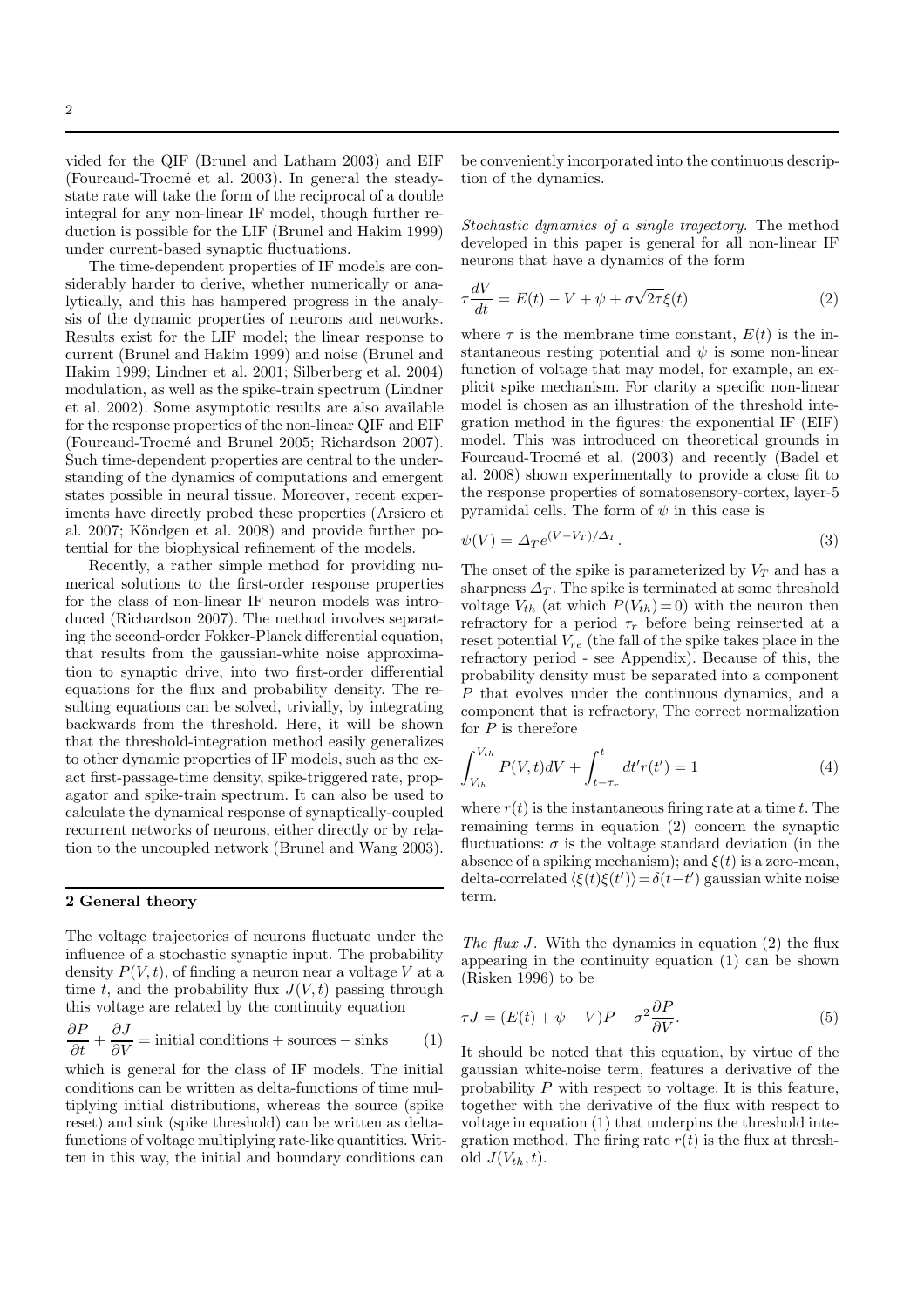A lower bound on the voltage A lower bound  $V_{lb}$  on the voltage is also added in the form of a zero-flux criterion

$$
J(V_{lb},t) = 0.\t\t(6)
$$

The value of  $V_{lb}$  is chosen to be sufficiently negative  $(V_{lb} = -100$ mV) so that its exact value does not impact significantly on the observable dynamics. It can be noted that a more depolarized value for such a zero-flux condition has been suggested (Lansky and Lanska 1987; Rauch et al. 2003) as an approximation to the effects of the inhibitory synaptic-reversal potential.

#### 3 Uncoupled populations of neurons

The case of an uncoupled population of identical neurons, receiving independent sources of synaptic fluctuations, is first considered. The density and flux can therefore be interpreted either as representing the states of a fraction of neurons across the population ensemble, or probabilistically in the context of single-neuron dynamics. Exact results for the steady-state density, firstpassage-time density, spike-triggered rate and spectrum are first derived in sections 3.1-3.2, followed by the firstorder, linear response to current modulation in section 3.3.

## 3.1 Steady-state properties

The steady-state rate of non-linear IF neurons can be found in closed analytical form in terms of the reciprocal of a double integral (which, nevertheless, must be evaluated numerically) as has been already discussed. The steady-state rate is therefore a good starting point for the introduction of the numerical threshold integration method and also provides a very convenient numerical scheme for the calculation of steady-state rates for IF models that is at least equivalent in its simplicity to evaluating the closed-form, double-integral solution.

In the steady state the continuity equation (1) and flux equation (5) can be re-arranged to provide two firstorder linear differential equations for the flux  $J_0$  and probability density  $P_0$ , respectively

$$
-\frac{\partial J_0}{\partial V} = r_0 \delta (V - V_{th}) - r_0 \delta (V - V_{re})
$$
\n(7)

$$
-\frac{\partial P_0}{\partial V} = \frac{1}{\sigma^2} \left( \tau J_0 + (V - E_0 - \psi) P_0 \right) \tag{8}
$$

implying that the boundary conditions are  $P_0(V_{th}) = 0$ and  $J_0(V_{th}) = r_0$ . The firing rate  $r_0$  is unknown, but can be scaled out by the substitutions  $J_0 = r_0 j_0$  and  $P_0 = r_0 p_0$  to reduce the equations to the form

$$
-\frac{\partial j_0}{\partial V} = \delta(V - V_{th}) - \delta(V - V_{re})
$$
\n(9)

$$
-\frac{\partial p_0}{\partial V} = \frac{1}{\sigma^2} \left( \tau j_0 + (V - E_0 - \psi) p_0 \right) \tag{10}
$$

implying that the conditions are now  $p_0(V_{th}) = 0$  and  $j_0(V_{th}) = 1$ . These equations can be numerically integrated from threshold  $V_{th}$  to the lower bound  $V_{lb}$  to yield  $j_0$  and  $p_0$  (see the Appendix for a convenient scheme). These in turn give the firing rate  $r_0$  from the normalization condition in equation (4):

$$
r_0 = \left(\int_{V_{lb}}^{V_{th}} p_0(V)dV + \tau_r\right)^{-1}.\tag{11}
$$

In figure 1A the firing rate as a function of resting potential  $E_0$  is plotted for three different fluctuation strengths. Two examples are chosen to illustrate the methods in this paper; a quasi-deterministic, suprathreshold firing regime and a fluctuation-driven subthreshold firing regime. The steady-state, piece-wise constant flux and probability density, corresponding to these two examples, is plotted in figure 1B and example trajectories from simulations of equation (2) are provided in figures 1C and 1D.

#### 3.2 First-passage time, propagator and spike spectrum

First-passage-time density. A dynamic quantity, the firstpassage-time (FTP) density is now considered. Here, the initial distribution at time  $t_0$  is chosen to be a delta function centered at  $V_0$ . However, the method described works equally well if an arbitrary initial distribution is chosen instead. The time-dependent continuity (1) and flux (5) equations, corresponding to the absorbing boundary at threshold and this choice of initial conditions, are

$$
-\frac{\partial J}{\partial V} = \frac{\partial P}{\partial t} + f(t)\delta(V - V_{th}) - \delta(t - t_0)\delta(V - V_0)
$$
 (12)  

$$
-\frac{\partial P}{\partial V} = \frac{1}{\sigma^2}(\tau J + (V - E_0 - \psi)P).
$$
 (13)

The first-passage time density  $f(t) = J(V_{th}, t)$  is equivalent to the time-dependent flux at threshold. The equations are then fourier-transformed over time (see Appendix for convention)

$$
-\frac{\partial J}{\partial V} = i\omega \widetilde{P} + \widetilde{f}\delta(V - V_{th}) - e^{-i\omega t_0} \delta(V - V_0)
$$
 (14)

$$
-\frac{\partial \widetilde{P}}{\partial V} = \frac{1}{\sigma^2} \left( \tau \widetilde{J} + (V - E_0 - \psi) \widetilde{P} \right). \tag{15}
$$

These equations feature two inhomogeneous terms (the threshold and initial conditions) and can be solved by separating the solution into two parts:

$$
\widetilde{P} = \widetilde{f}\widetilde{p}_f + \widetilde{p}_0 \quad \text{and} \quad \widetilde{J} = \widetilde{f}\widetilde{j}_f + \widetilde{j}_0 \tag{16}
$$

where  $\tilde{p}_f$  and  $\tilde{j}_f$  deal with the absorbing boundary condition at  $V_{th}$ 

$$
-\frac{\partial \widetilde{\jmath}_f}{\partial V} = i\omega \widetilde{p}_f + \delta (V - V_{th})
$$
\n(17)

$$
-\frac{\partial \widetilde{p}_f}{\partial V} = \frac{1}{\sigma^2} \left( \tau \widetilde{\jmath}_f + (V - E_0 - \psi) \widetilde{p}_f \right) \tag{18}
$$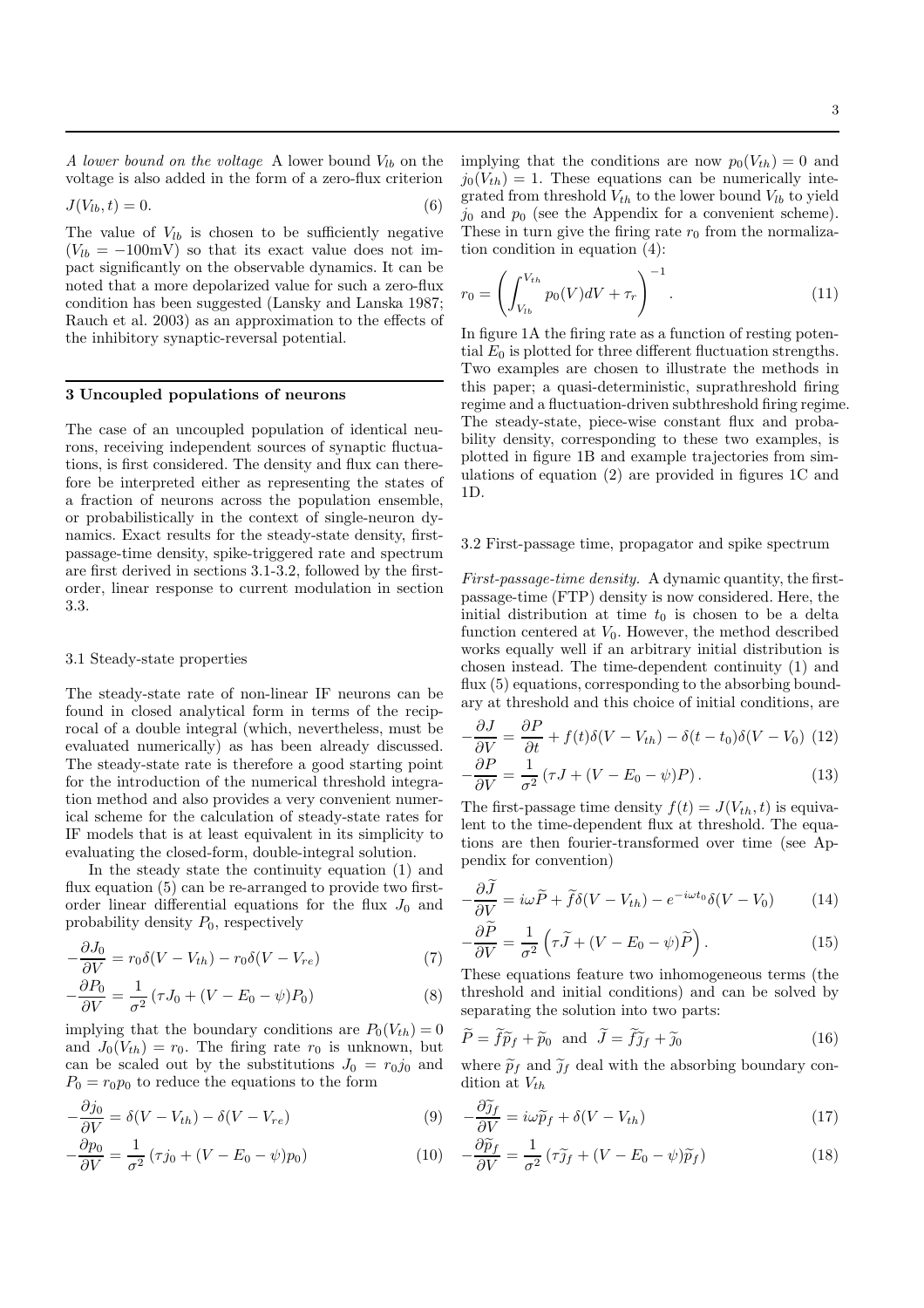

Fig. 1 Exact numerical results for the exponential integrate-and-fire (EIF) model with a refractory period  $\tau_r = 10$ ms; (A) The steady-state firing rate  $r_0$  derived from Eqs. 7,8 for three fluctuation strengths ( $\sigma = 0$ , 2 and 6mV). Two example cases are identified (open circles): quasi-deterministic, suprathreshold firing  $(E_0 = -50 \text{mV}, \sigma = 2 \text{mV})$ ; and fluctuation-driven, subthreshold firing  $(E_0=-60 \text{mV}, \sigma=6 \text{mV})$ . (B) The steady-state flux  $J_0$  (a piece-wise constant) and probability density  $P_0$ for these two cases. (C) Example voltage trace from a simulation of Eq. 2 for quasi-deterministic firing: (Ci) First-passage time density FPT from the inverse transform of the solution to Eqs. 14,15; (Cii) Spike-triggered rate STR from the inverse transform of the solution to Eq. 23; and (Ciii) Spike-train power-spectrum calculated using the STR and Eq. 28. (D) Example voltage trace for fluctuation-driven firing: (Di) FPT; (Dii) STR; and (Diii) Spike-train power-spectrum. For this, and all other figures, the parameters were  $\tau = 20$ ms,  $\Delta_T = 3$ mV,  $V_T = -53$ mV,  $V_{th} = 20$ mV and  $V_{re} = -60$ mV (see Appendix for further details). The exact solutions were integrated backwards from threshold with a time step  $\Delta V = 10 \mu V$  (an algorithm is provided in the Appendix).

implying that  $\widetilde{p}_f(V_{th}) = 0$  and  $\widetilde{J}_f(V_{th}) = 1$  and where  $\widetilde{p}_0$ and  $\tilde{j}_0$  (not to be confused with the steady-state solutions of the previous section) account for the initial conditions

$$
-\frac{\partial \widetilde{\jmath}_0}{\partial V} = i\omega \widetilde{p}_0 - e^{-i\omega t_0} \delta(V - V_0)
$$
\n(19)

$$
-\frac{\partial \widetilde{p}_0}{\partial V} = \frac{1}{\sigma^2} \left( \tau \widetilde{\jmath}_0 + (V - E_0 - \psi) \widetilde{p}_0 \right) \tag{20}
$$

implying that  $\widetilde{p}_0(V_{th}) = 0$  and  $\widetilde{p}_0(V_{th}) = 0$ . The two of pairs of equations  $(17,18)$  and  $(19,20)$  can be solved numerically by simultaneously integrating them from threshold  $V_{th}$  to the lower bound  $V_{lb}$  (see Appendix for further details) as was done for the steady-state case. However, for the FPT density the unknown multiplier  $f(\omega)$ is found from the zero-flux condition (6) which when applied to the flux  $\widetilde{J}$  of equation set (16) yields

$$
\widetilde{f}(\omega) = -\widetilde{\jmath}_0(V_{lb})/\widetilde{\jmath}_f(V_{lb}).\tag{21}
$$

The fourier transform of the FPT density can be directly used to find the spike-train spectrum. However, if the real-time FPT is required then equation (21) can be inverse-transformed; in figure 1Ci and 1Di the FPT densities for the non-linear exponential IF neuron are shown for the quasi-deterministic and fluctuation-driven firing regimes.

It can be noted that this method allows the spiketrain CV for any non-linear integrate-and-fire neuron to be calculated, generalising the results for the linear, leaky IF model (Lindner et al. 2003).

Spike-triggered-rate density. A quantity closely related to the FPT is the spike-triggered-rate density (STR)  $\rho(t)$ . This is defined as the time-dependent firing rate of the population, starting from some specified initial distribution, and where the full neuronal dynamics with reset are included. The difference to the FPT is therefore that, post-spike, the neuron is reinserted at  $V_{re}$  after the refractory period has ended. For renewal processes (Gerstner and Kistler 2002) the FPT and STR are related by a series of nested convolutions which, on fourier transfor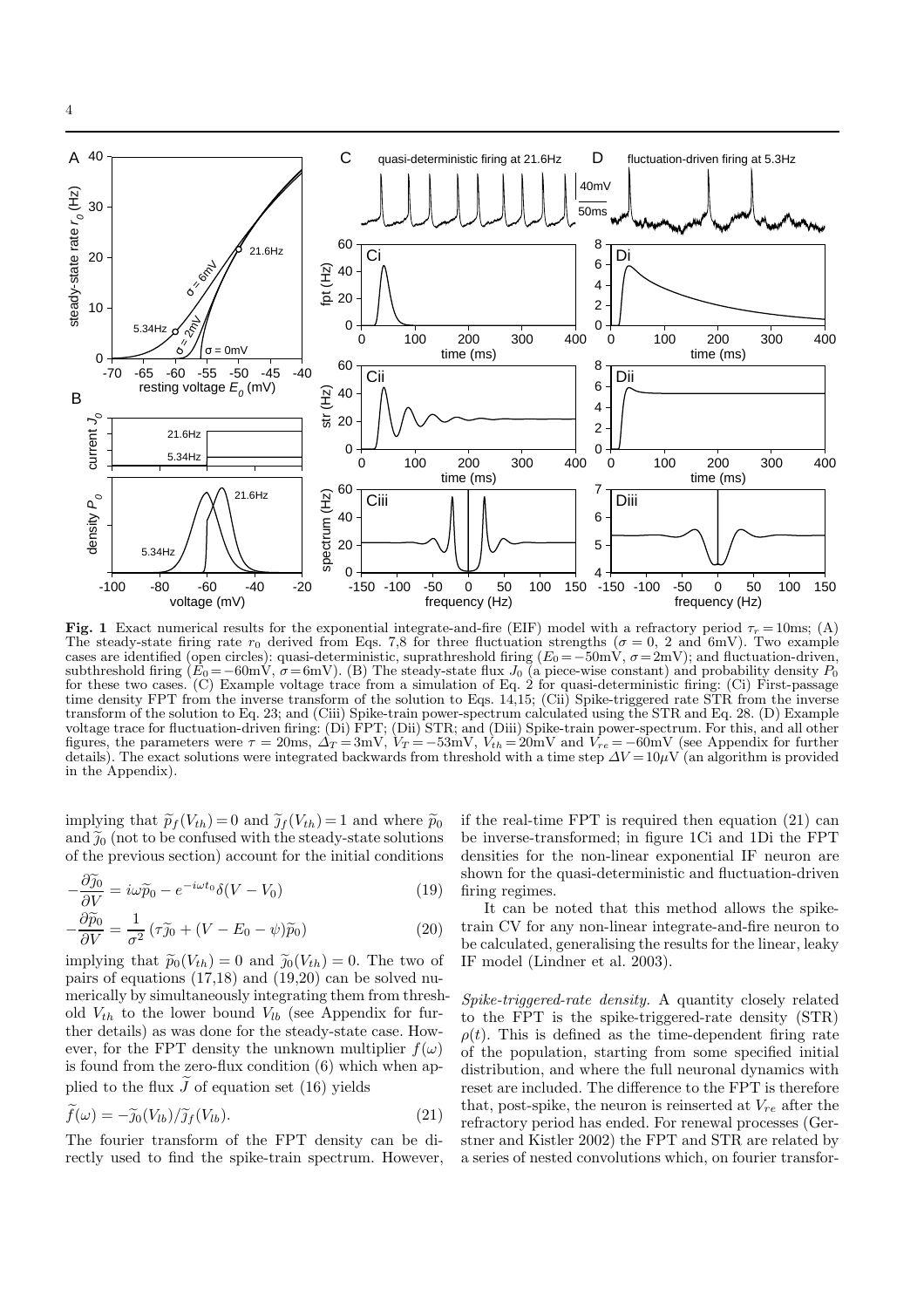mation, lead to a power series that may be solved giving the relation

$$
\widetilde{\rho}(\omega) = \widetilde{f}(\omega)/(1 - \widetilde{f}(\omega))
$$
\n(22)

unless  $\omega = 0$ , in which case  $\rho(0) = \pi r_0 \delta(\omega)$ . However, the STR can also be calculated directly by simply modifying equation (12) to include the reset

$$
-\frac{\partial J}{\partial V} = \frac{\partial P}{\partial t} + \rho(t)\delta(V - V_{th}) - \rho(t - \tau_r)\delta(V - V_{re})
$$
  
-  $\delta(t - t_0)\delta(V - V_0).$  (23)

A natural choice for the initial condition is  $t_0 = \tau_r$  (the step required to fully implement the refractory period for the STR calculation) and  $V_0 = V_{re}$  corresponding to a spike at  $t = 0$ . The fourier transform of (23), and the related equation for  $P$ , can be taken, and a similar strategy of separating the solution into two parts employed:

$$
\widetilde{P} = \widetilde{p}_0 + \widetilde{\rho}\widetilde{p}_\rho \quad \text{and} \quad \widetilde{J} = \widetilde{j}_0 + \widetilde{\rho}\widetilde{j}_\rho \tag{24}
$$

with the equation analogous to (17) for  $\tilde{j}_{\rho}$  taking the form

$$
-\frac{\partial \widetilde{\jmath}_{\rho}}{\partial V} = i\omega \widetilde{p}_{\rho} + \delta(V - V_{th}) - e^{-i\omega \tau_r} \delta(V - V_{re}) \tag{25}
$$

so  $\widetilde{p}_{\rho}(V_{th})=0$  and  $\widetilde{g}_{\rho}(V_{th})=1$ . On applying the zero-flux condition, the fourier transform of the STR is found from  $\rho(\omega)=-\tilde{g}_0(V_{lb})/\tilde{g}_\rho(V_{lb})$ . The real-time STR densities for the two example firing regimes are plotted in figure 1Cii and 1Dii. It can be noted that this method also yields a simple numerical solution to finding the propagator for non-linear IF neurons, which is the probability density of finding the neuron near a voltage  $V$  at a time  $t$ , given some sharp initial condition  $V_0, t_0$ .

Spike-train power spectrum. The STR density is directly related to the auto-correlation  $C(T)$  of the spike-train

$$
C(T) = \langle S(t)S(t+T) \rangle = r_0 \delta(T) + r_0 \rho(|T|)
$$
 (26)

where  $S(t) = \sum_{\{t_k\}} \delta(t - t_k)$  is the delta-function spike train (Gerstner and Kistler 2002). The spike-train power spectrum, an important temporal measure of the structure of activity in the steady-state population, is given by the fourier transform of  $C(T)$ 

$$
\widetilde{C}(\omega) = \int_{-\infty}^{\infty} dTe^{-i\omega T} C(T). \tag{27}
$$

This can be rewritten as

$$
\widetilde{C}(\omega) = r_0 \left(1 + \widetilde{\rho}(\omega) + \widetilde{\rho}(-\omega)\right) = r_0 \left(1 + 2\Re[\widetilde{\rho}(\omega)]\right). (28)
$$

The integration method applied to the STR therefore provides a convenient scheme for calculating the power spectra of populations of non-linear IF neurons. The spectra for the two firing regimes, quasi-deterministic and fluctuation driven, are plotted in figures 1Ciii and 1Diii, respectively.

3.3 Linear response to parameter modulations

The response of populations of IF neurons to various parameter modulations (current, conductance, noise amplitude, etc) was treated in detail in Richardson (2007). Here results for current modulation, equivalent to modulation of the instantaneous resting potential  $E(t)$ , are reviewed and generalised to the refractory case. These equations will provide the basis for the network response to modulation that is treated in the next section.

A scenario is considered in which a parameter  $\alpha$  is modulated harmonically  $\alpha = \alpha_0 + \alpha_1 e^{i\omega t}$ . The aim is to derive the induced modulation of the flux, probability density and firing rate to first (linear) order in the modulation strength  $\alpha_1$ . In this case the solution is of the form

$$
J = J_0 + \hat{J}_\alpha e^{i\omega t} \text{ and } P = P_0 + \hat{P}_\alpha e^{i\omega t}
$$
 (29)

where  $J_0$ ,  $P_0$  are the steady-state flux and probability density of equations (7,8) with the refractory condition of equation (4), and  $\hat{J}_{\alpha}$  and  $\hat{P}_{\alpha}$  are the first-order response to be determined. The firing rate modulation  $r = r_0 +$  $\hat{r}_{\alpha}e^{i\omega t}$  is expanded similarly and given by the flux at threshold.

Response to current modulation. The modulated resting potential takes the form  $E(t) = E_0 + E_1 e^{i\omega t}$  and so the linear response, from equation (1) and the expansion of equation (5) to first order, must satisfy

$$
-\frac{\partial \hat{J}_E}{\partial V} = i\omega \hat{P}_E + \hat{r}_E \delta (V - V_{th}) - \hat{r}_E e^{-i\omega \tau_r} \delta (V - V_{re})
$$
 (30)

$$
-\frac{\partial \hat{P}_E}{\partial V} = \frac{1}{\sigma^2} \left( \tau \hat{J}_E + (V - E_0 - \psi) \hat{P}_E - E_1 P_0 \right) \tag{31}
$$

implying  $\hat{P}_E(V_{th}) = 0$  and  $\hat{J}_E(V_{th}) = \hat{r}_E$ . The method of separating the solutions into two parts is applied, one proportional to  $\hat{r}_E$  and a second to  $E_1$ 

$$
\hat{P}_E = \hat{r}_E \hat{p}_r + E_1 \hat{p}_E \quad \text{and} \quad \hat{J}_E = \hat{r}_E \hat{j}_r + E_1 \hat{j}_E \tag{32}
$$

which yield the pairs of equations

$$
-\frac{\partial \hat{j}_r}{\partial V} = i\omega \hat{p}_r + \delta(V - V_{th}) - e^{-i\omega \tau_r} \delta(V - V_{re})
$$
\n(33)

$$
-\frac{\partial \hat{p}_r}{\partial V} = \frac{1}{\sigma^2} \left( \tau \hat{j}_r + (V - E_0 - \psi) \hat{p}_r \right). \tag{34}
$$

implying the conditions  $\hat{p}_r(V_{th})=0$  and  $\hat{j}_r(V_{th})=1$ , and  $^{\sim}$ 

$$
-\frac{\partial j_E}{\partial V} = i\omega \hat{p}_E \tag{35}
$$

$$
-\frac{\partial \hat{p}_E}{\partial V} = \frac{1}{\sigma^2} \left( \tau \hat{j}_E + (V - E_0 - \psi) \hat{p}_E - P_0 \right). \tag{36}
$$

so that  $\hat{p}_E(V_{th}) = 0$  and  $\hat{j}_E(V_{th}) = 0$ . Again, these can be solved numerically by integrating from the threshold  $V_{th}$  to the lower bound  $V_{lb}$  and then applying a zero-flux criterion  $\hat{J}_E(V_{lb}) = 0$ . This gives the linear-response rate amplitude as

$$
\hat{A}_E(i\omega) = -\hat{j}_E(V_{lb})/\hat{j}_r(V_{lb}) \text{ so } \hat{r}_E = E_1 \hat{A}_E. \tag{37}
$$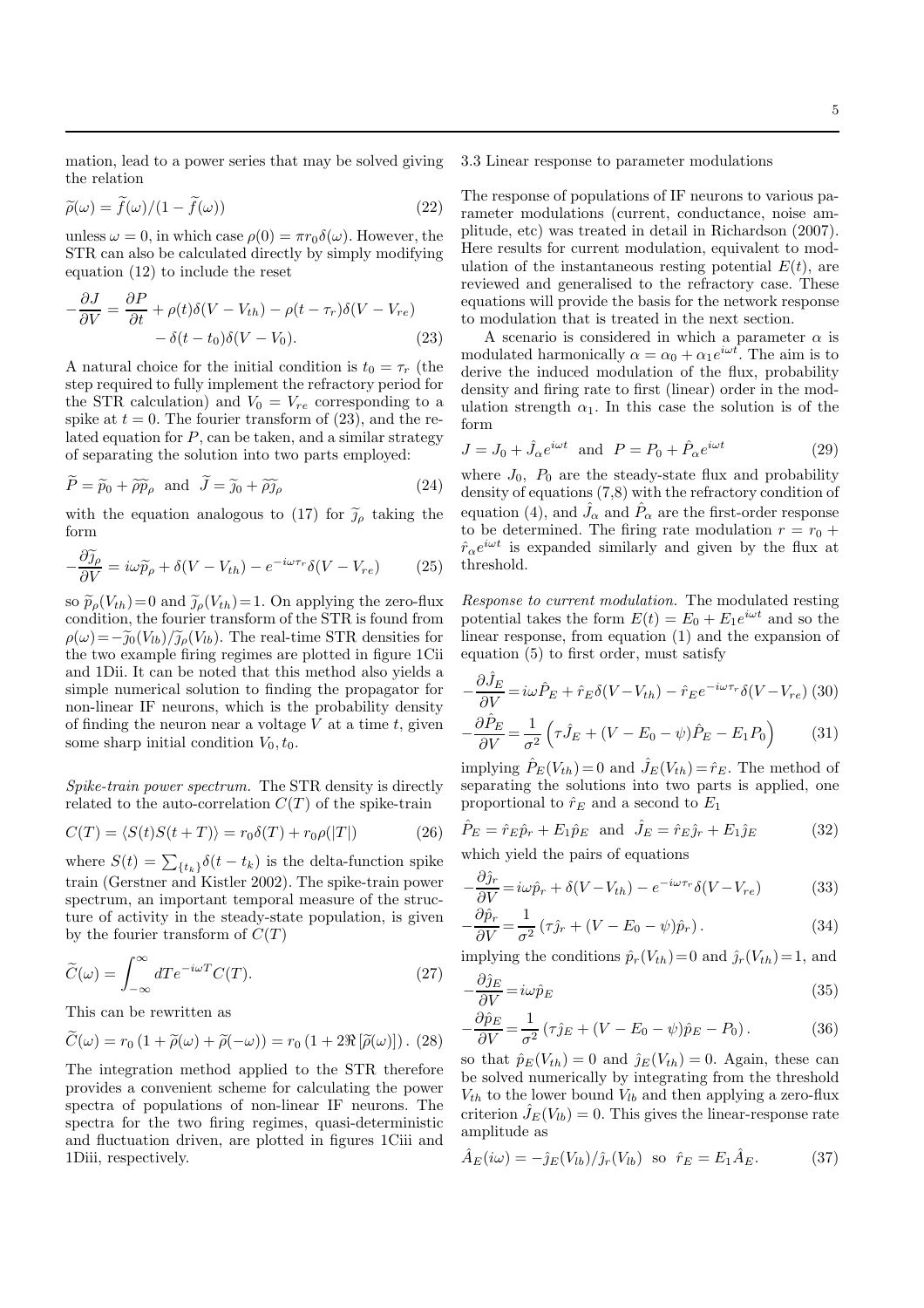

Fig. 2 First-order dynamic response of an uncoupled population of EIF neurons to current modulation. (A) Case of quasideterministic firing at  $r_0 = 21.6$ Hz. The action-potentials appear on average near the peak of the modulated current of amplitude  $E_1 = 1$ mV and frequency 20Hz (illustrated by dashed line). (Ai) Raster plot of 500 neurons with the rate modulation clearly visible. (Aii) Histogram of spike times (grey) showing sinusoidal modulation  $\hat{r}_E$  (black line) from which the amplitude and phase advance from the input current (dashed line, shown with same amplitude for phase comparison) can be measured. (Bi) The amplitude  $|\hat{r}_E|$  and (Bii) phase advance of  $\hat{r}_E$  for the quasi-deterministic case calculated from Eqs. 33-36. The firstorder linear amplitude and phase response (solid lines) are in good agreement with simulations of the full model (black circles). The points corresponding to 20Hz modulation are also marked (open circles). (C) Fluctuation-driven firing at  $r_0 = 5.3$ Hz with a current modulation  $E_1 = 1$ mV at frequency 20Hz. (Ci) Raster plot for 500 neurons. (Cii) Histogram and extraction of amplitude and phase. A phase delay is clearly seen. (Di) The amplitude  $|\hat{r}_E|$  and (Dii) phase for the fluctuation-driven case. The EIF parameters correspond to those given in Fig. 1.

Figure 2 shows the calculated response properties for the quasi-deterministic (2A and 2B) and fluctuation-driven (2C and 2D) firing regimes. Panel 2Ai shows an example trajectory over four complete periods. The modulation frequency (20Hz) is close to the steady-state firing rate for this case  $(r_0 = 21.6 \text{Hz})$  and the neuron fires near the peak modulation, though with some scatter as can be seen in the raster plot of figure 2Aii and the histogram 2Aiii. At this frequency the response (bold line) weakly lags behind the modulation (dashed lines). Panels 2Bi and 2Bii show the amplitude and phase of the theoretical rate modulation (Eq. 37) as a function of the modulation frequency. As expected (Knight 1972a,b) in this low-noise regime a strong resonance is visible when the modulation frequency is near the steady-state rate  $r_0 = 21.6$ Hz (dashed line). For the case of fluctuationdriven firing (steady-state rate  $r_0 = 5.3\text{Hz}$ ) the response to modulation is weaker and shows a longer phase lag at 20Hz (panel 2Cii). As expected for this fluctuationdominated case, there is no resonance in the amplitude in panel 2Di, nor is there a phase zero in the phase response (2Dii).

## 4 Recurrent networks of non-linear IF neurons

The theoretical framework required for the treatment of recurrent neural networks, particularly for those that undergo an oscillatory transition, is well developed for networks of LIF neurons (Brunel and Hakim 1999; Brunel and Wang 2003). It will now be demonstrated, using a recurrent inhibitory network of delay-coupled EIF neurons with synaptic filtering, that the integration method can be readily adapted to deal with the response properties of neural networks, their eigenmodes and diagrams of emergent states.

Network structure. A recurrent, inhibitory network is considered which receives an afferent excitatory drive providing a resting potential  $E_0$  and fluctuations parameterized by  $\sigma$ . These dynamics (contained in Eq. 2) are supplemented by a mean-field network coupling, parameterized by a strength  $E_s < 0$  in units of voltage. The total instantaneous resting potential  $E(t)$  therefore becomes

$$
E(t) = E_0 + E_s S(t)
$$
 where  $\tau_s \frac{dS}{dt} = \tau_s r(t - \tau_d) - S.$  (38)

The differential equation for S allows for synaptic filtering  $\tau_s$  and an axonal delay  $\tau_d$  to be included (Brunel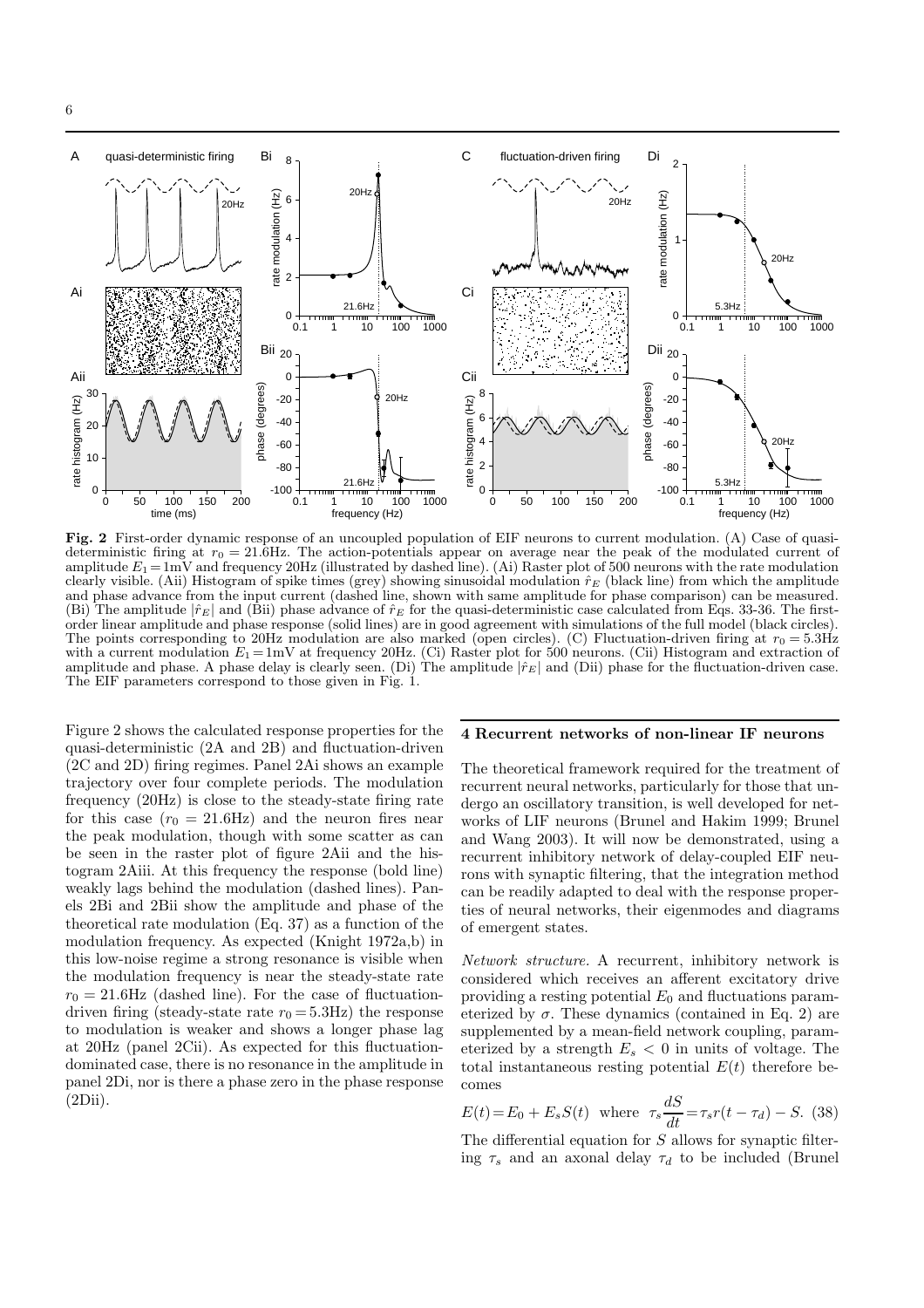and Wang 2003). To ease comparison with the uncoupled population, quantities  $x$  that are associated with the network case will be dashed  $x'$ . Before continuing, it should be noted that the current-based synaptic coupling is chosen here purely for reasons of methodological clarity. This is not a complete model of synaptic drive, particularly for the case of inhibition, as the potentially significant shunting conductance component is ignored. However, as shown in Richardson (2007) the effects of conductance modulation can be easily incorporated in the threshold integration method - a point that is returned to in the Discussion section.

The steady-state network rate. The method for finding the steady-state rate for mean-field networks follows the standard self-consistent approach. In the steady state the rate is constant  $S_0 = \tau_s r'_0$  and so an effective resting potential can be defined  $E'_0 = E_0 + E_s \tau_s r'_0$  from equation (38). The firing rate, parameterized by the unknown  $E'_0$ , can be calculated from the uncoupled network equations (7,8) with  $E_0$  replaced by  $E'_0$ . A second equation for the firing rate can be found by re-arranging the equation for the effective resting potential

$$
r_0' = (E_0' - E_0)/E_s \tau_s. \tag{39}
$$

The firing rate of the network  $r'_0$  is then found by plotting the two forms of the firing rate as a function of  $E'_0$  with the intersections providing the set of fixed points. For the case of inhibition considered here  $E_s < 0$  and only one fixed point is possible. This construction is illustrated in figure 3A for a number of different coupling strengths  $E_s$  and resting potentials  $E_0$  such that the resulting effective resting potential  $E'_0$  yields an inhibitory network of firing rate 5.3Hz. This choice has been taken so that comparison can be made with the fluctuation-driven firing case treated in the previous sections on uncoupled networks.

#### 4.1 Response of a recurrent network to modulation

It is now considered that the afferent excitatory drive received by the recurrent network features a component that is sinusoidally modulated, so that the instantaneous resting potential of a neuron in the network can be written

$$
E(t) = E_0 + E_s S(t) + E_1 e^{i\omega t}.
$$
\n(40)

To first order, this will induce a modulation in the network rate  $r'(t) = r'_0 + \hat{r}'_E e^{i\omega t}$  and synaptic parameter  $S(t)$  so that

$$
S(t) = S_0 + \hat{s} \hat{r}_E' e^{i\omega t} \text{ where } \hat{s} = \tau_s \frac{e^{-i\omega \tau_d}}{1 + i\omega \tau_s} \tag{41}
$$

where the second result comes from the Fourier transform of the differential equation (38). The network modulation equations, analogous to (30,31) therefore take the

form

$$
-\frac{\partial \hat{J}'_E}{\partial V} = i\omega \hat{P}'_E + \hat{r}'_E \delta(V - V_{th}) - \hat{r}'_E e^{-i\omega \tau_r} \delta(V - V_{re})
$$
(42)

$$
-\frac{\partial \hat{P}'_E}{\partial V} \!=\!\! \frac{1}{\sigma^2} \!\!\left(\!\tau \hat{J}'_E\!+\!\left(V\!-\!E'_0\!-\!\psi\right)\!\hat{P}'_E\!-\!\left(E_1\!+\!\hat{r}'_E E_s \hat{s}\right)\!P'_0\!\right)\!(43)
$$

where  $P'_0$  is the steady-state probability density calculated from equation set (7,8) with  $E_0$  replaced by  $E'_0$ . The equations above are again solved by separating solutions into one that is proportional to  $\hat{r}'_E$  and a second to  $E'_1$ 

$$
\hat{P}'_E = \hat{r}'_E \hat{p}'_r + E_1 \hat{p}'_E \text{ and } \hat{J}'_E = \hat{r}'_E \hat{j}'_r + E_1 \hat{j}'_E. \tag{44}
$$

This results in two pairs of equations, identical to the modulation for the uncoupled population (33,34) and (35,36) except that the equation analogous to (34) for  $\hat{p}'_r$  now becomes

$$
-\frac{\partial \hat{p}'_r}{\partial V} = \frac{1}{\sigma^2} \left( \tau \hat{j}'_r + (V - E_0 - \psi) \hat{p}'_r - E_s \hat{s} P'_0 \right). \tag{45}
$$

These equations can then be integrated backwards from  $V_{th}$  to  $V_{lb}$ , with the network response to modulation extracted from the zero-flux condition

$$
\hat{r}'_E = -E_1 \hat{j}'_E (V_{lb}) / \hat{j}'_r (V_{lb}). \tag{46}
$$

Examples of the network response are provided in figure panels 3Bi-Biv. As the synaptic coupling becomes stronger (more negative, for this inhibitory network) a network resonance develops that is not present in the uncoupled case (see panel 2Di). Simulations of the mean rate over the network are provided in panels 3Ci-Civ in which damped oscillations of increasing persistence are seen. The ratio of the amplitudes of peak-rate response (at resonance) to the response at zero frequency are plotted in panel 3D. This ratio diverges at a coupling strength of  $E_s^* \tau_s r_0' = -20.3 \text{mV}$  for the fluctuation-driven firing case with  $r'_0 = 5.3$  Hz.

Relation to the uncoupled network. The method just described provides a direct route to the network modulation. However, the solution can also be related to the that of the uncoupled population. This can be seen in equation (43) where an effective modulation strength  $E'_{1} = E_{1} + \hat{r}'_{E}E_{s}\hat{s}$  can be identified. This brings the form of the network equations into that of the uncoupled population, which is known to have a response of the form given in equation (37). Hence,  $\hat{r}'_E = E'_1 \hat{A}_E$  where here  $\hat{A}_E$  is calculated using  $E_0 \to E'_0$ . By combining the last two equalities, by substituting for  $E'_1$ , the following result is found

$$
\hat{r}'_E = E_1 \hat{A}_E / (1 - E_s \hat{s} A_E). \tag{47}
$$

This relation between the uncoupled population and coupled network can also be seen by comparing the structure of equation pairs (30,31) and (42,43). Instead of the substitution (44) the substitution  $\hat{J}'_E = \hat{r}'_E \hat{j}_r + E_1 \hat{j}_r +$  $\hat{r}'_E E_s \hat{s} \hat{j}_E$  could be constructed, where  $\hat{j}_r$  and  $\hat{j}_E$  are the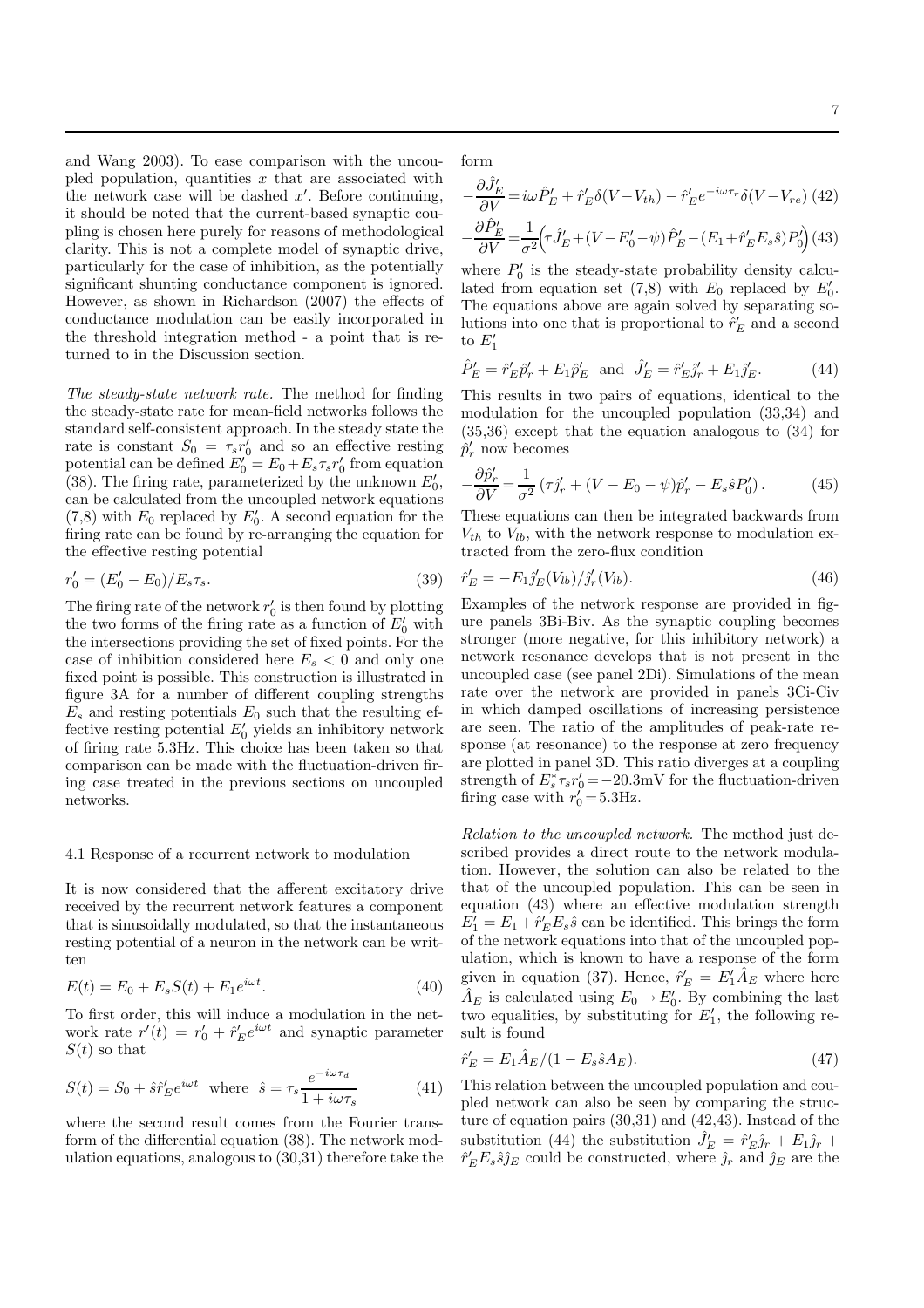

Fig. 3 Response properties and phase diagram for an inhibitory network of EIF neurons with synaptic time constant  $\tau_s = 10$ ms and axonal delay  $\tau_d = 5$ ms (please see Fig. 1 for other parameter values). (A) Construction of the selfconsistent solution for the steady-state firing rate  $r'_0$  of the network. The firing rate of the uncoupled network (solid line) as a function of the effective resting potential  $E'_0$ . The intersection with Eq. 39 (dashed lines) gives the network rate  $r'_0$ . Four different coupling strengths  $E_s$  are considered  $(E_s \tau_s r_0' = -4, -8, -12, -16$ mV with compensatory resting potentials  $E_0 = -56, -52, -48, -44$ mV altered such that the network firing rate remains at  $r'_0 = 5.3$ Hz. (Bi-Biv) the corresponding network response to modulation by an external signal of strength  $E_1 = 1$ mV. A resonance (not present in the uncoupled case of Fig 2Di) develops with an amplitude growing with the coupling strength. Close agreement is seen between the solutions to the first-order response theory given by Eqs 42,43 (solid line) and simulations of the full mode (black circles). (Ci-Civ) A simulation of the network dynamics from an initial refractory state, demonstrating the emergence and strengthening of damped oscillations with increasing inhibitory feedback. (D) Ratio of response at resonant peak to that at zero frequency (for each coupling strength) as a function of the inhibitory coupling. The amplitude diverges near a critical value  $E_s^* \tau_s r_0' = -20.3 \text{mV}$ because the response to modulation at the resonance frequency goes to infinity at the transition to spontaneous oscillations. (E) Phase diagram for the inhibitory EIF network showing the line of critical coupling strength upon which the lowest eigenvalue becomes purely imaginary, as a function of the steady-state rate  $r'_0$ . The points (i)-(iv) marked for the case when  $r'_0 = 5.3$ Hz correspond to the panels B and C. For  $r'_0 = 5.3$ Hz the transition occurs at a synaptic strength  $E_s^* \tau_s r'_0 = -20.3$ mV (open circle). (F) Critical frequency on the transition line. For  $r'_0 = 5.3$ Hz (open circle) at the critical point oscillations emerge with a frequency of 28.6Hz.

solutions for an uncoupled population (but with  $E_0$  replaced by  $E'_0$ ). Then the zero-flux condition at  $V_{lb}$  gives

$$
\hat{r}'_E = -E_1 \hat{j}_E(V_{lb})/(\hat{j}_r(V_{lb}) + E_s \hat{s} \hat{j}_E(V_{lb})).
$$
\n(48)

On dividing both numerator and denominator on the right-hand side by  $\hat{\jmath}_r(V_{lb})$ , and using the result in equation (37), equation (47) is again found.

#### 4.2 Network modes and phase diagrams

The framework required to extract the eigenmodes of the network dynamics is closely similar to that described above for the network response to modulation. The modes may be extracted directly or related to those of the uncoupled population, as required. On considering solutions of the from  $P' = P'_0 + \hat{P}'_1 e^{\lambda t}$ , the following two equations describing relaxation to the steady state are found:

$$
-\frac{\partial \hat{J}_{\lambda}'}{\partial V} = \lambda \hat{P}_{\lambda}' + \hat{r}_{\lambda}' \delta(V - V_{th}) - \hat{r}_{\lambda}' e^{-\lambda \tau_r} \delta(V - V_{re}) \tag{49}
$$

$$
-\frac{\partial \hat{P}'_{\lambda}}{\partial V} = \frac{1}{\sigma^2} \left( \tau \hat{J}'_{\lambda} + (V - E'_0 - \psi) \hat{P}'_{\lambda} - \hat{r}'_{\lambda} E_s \hat{s}_{\lambda} P'_0 \right)
$$
(50)

where  $\hat{s}_{\lambda}$  is the synaptic modulation given in equation (41) with  $i\omega \rightarrow \lambda$ . Hence, the steady-state solution for  $P'_0$  is first found and then the set of allowable modes  $\{\lambda\}$  are those that provide solutions that, when  $\hat{J}'_{\lambda}$  and  $\hat{P}'_{\lambda}$  are integrated from threshold  $V_{th}$  to  $V_{lb}$ , satisfy the condition  $\hat{J}'_{\lambda}(V_{lb}) = 0$ . These can be computed directly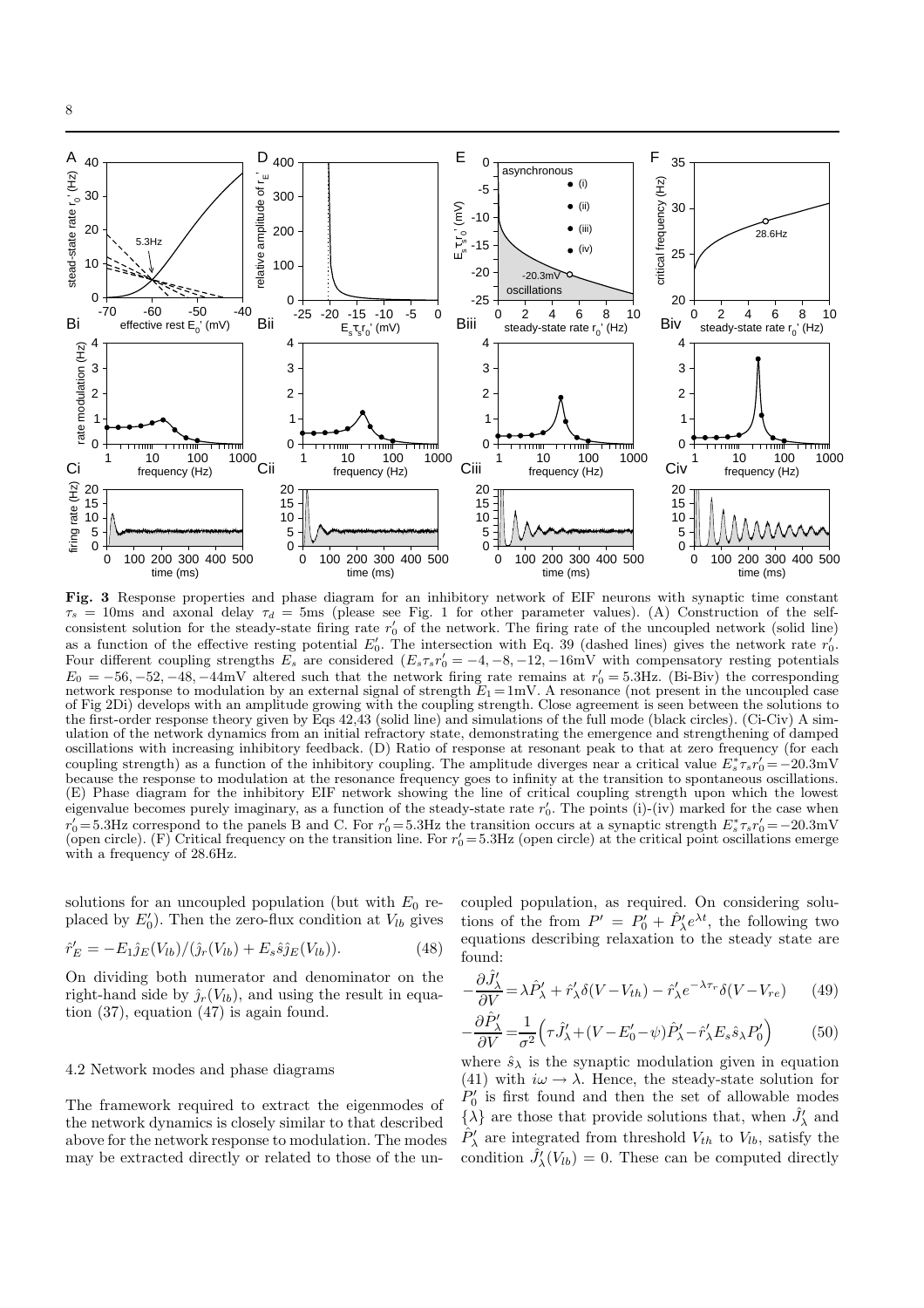from the equation pair (49,50) by introducing  $\hat{J}'_{\lambda} = \hat{r}'_{\lambda} \hat{j}'_{\lambda}$ and  $\hat{P}'_{\lambda} = \hat{r}'_{\lambda} \hat{p}'_{\lambda}$  and scanning over some range of  $\lambda$  (in the complex plane) until all the zeros of  $\hat{J}'_{\lambda}(V_{lb})$  are found.

Relation to the properties of the uncoupled population. Alternatively, the properties of the recurrent network can be related back to the uncoupled population. Equation pair (49,50) can be solved by constructing solutions from the uncoupled case calculated with  $E_0$  replaced by  $E'_0$ . On comparison with the uncoupled population subject to current modulation, given by equation pair (30,31), it can be seen that an effective modulation  $E'_1 = \hat{r}'_{\lambda} E_s \hat{s}_{\lambda}$ can be conveniently defined. Then, on using the relation in equation (37) it is immediately seen that

$$
1 = E_s \tau_s \frac{e^{-\lambda \tau_d}}{1 + \lambda \tau_s} \hat{A}(\lambda)
$$
\n(51)

where  $\hat{A}(\lambda)$  is the response amplitude calculated from equation pair (30.31) with  $i\omega$  replaced by  $\lambda$ .

Phase diagram for an inhibitory EIF network. The asynchronous, steady firing state of the network will become unstable to growing oscillations when the real part of the least negative mode vanishes. This occurs when  $\lambda = i\omega$ and so the critical condition is given by

$$
1 = E_s \tau_s \frac{e^{-i\omega \tau_d}}{1 + i\omega \tau_s} \hat{A}(i\omega).
$$
 (52)

This is equivalent to the self-consistent phase and amplitude criteria already identified (Brunel and Wang 2003) in the context of network oscillations. In figure 3E this relation is used to calculate the critical line for the onset of an oscillatory instability, generalizing part of the analysis of LIF inhibitory networks (Brunel and Hakim 1999) to the non-linear EIF case. The filled circles mark the position of the network response to current modulations that were shown in panels 3Bi-iv. The open circle marks the critical coupling strength,  $E_s^* \tau_s r_0' = -20.3 \text{mV}$ at which spontaneous oscillations appear (for a network rate of  $r'_0 = 5.3$ Hz). This is the same value of the synaptic coupling at which the amplitude of the resonance peak in response to current modulation diverges. This is as expected, as seen from comparing the denominator of equation (47) with the criticality condition of equation (52).

#### 5 Discussion

In this paper a threshold-integration method, introduced in Richardson (2007) was extended to the calculation of first-passage times and spike-train spectra, as well as the first-order response properties of recurrent networks and their phase diagrams. The implementation of the method is trivial algorithmically, regardless of the complexity of the non-linear IF model in question. It is hoped, therefore, that the method will provide a useful tool for the

further analysis of the computational properties of neural tissue at increasing levels of biophysical realism. Before ending the paper, some obvious or desirable extensions of the methods are briefly examined.

Conductance-based network effects. For reasons of clarity, a current-based model of the network coupling was used to illustrate the application of the method to recurrent networks. Synaptic current is conductance-mediated and hence a more realistic model would be to treat the coupling as a conductance modulation  $G<sub>S</sub>(t)$  with a resulting synaptic current of the form  $G_S(t)(E_S-V)$ , where  $E<sub>S</sub>$  is the synaptic reversal potential. The only (minor) complication in this case is finding the self-consistent solution for the steady state which, because of the ratedependent conductance, would involve the definition of an effective time constant  $\tau'$  (and potentially an effective noise strength  $\sigma'$  and spike-onset  $V'_T$ ). However, once a stable fixed point of the network is identified, the effects of conductance modulation can be parameterized by the conductance analogue  $A_G(i\omega)$  of equation (37). This was previously treated in Richardson (2007) for the uncoupled population, and the results can be directly incorporated into the network context and combined with current modulation, as required. The role of feedback conductance in recurrent networks is largely unexplored and could conceivably lead to some novel oscillatory modes in which conductance-increase periodically shunts the external fluctuations and reduces firing.

Voltage-activated currents. Neurons express class-specific sets of voltage-gated currents, each with their characteristic dynamics. Such currents can give rise to non-passive subthreshold responses and spike-frequency adaptation. Generalizations of leaky IF neurons have been developed that include additional state variables that capture subthreshold dynamics under a linear approximation (Richardson et al. 2003; Brunel et al. 2003) or adaptation currents (Gigante et al. 2007). The linearization approach to subthreshold currents is unlikely to always be valid for non-linear IF neurons because the explicit spike covers a significant voltage range. A further development of the boundary integration framework to incorporate additional state variables, for generalised nonlinear IF neurons, would be desirable. Though this would require going beyond the one-dimensional treatment developed here, it would allow for the description of a considerably wider range of neuronal response properties.

Synaptic shot noise. Finally, it has recently be pointed out (Hohn and Burkitt 2001; Richardson and Gerstner 2005, 2006; Wolff and Lindner 2008) that the effects of synaptic shot noise coming from the finite-sized amplitude of post-synaptic potentials, and which are neglected in the diffusion approximation, can have a significant impact on the voltage distributions and firing properties of neurons. The boundary integration method relies on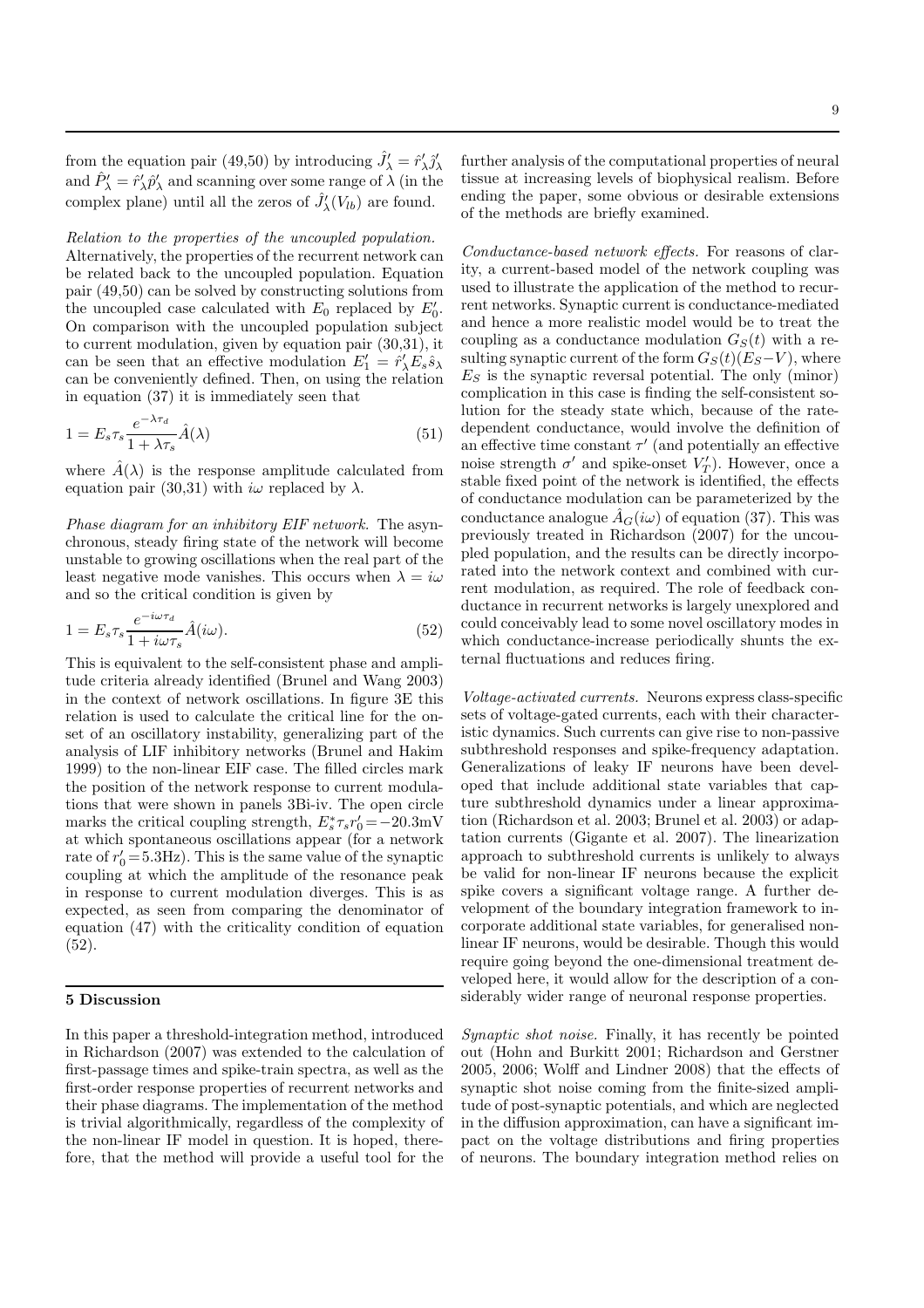the presence of a first-order derivative of the probability density in the current equation (5) which comes directly from the diffusive, gaussian white-noise term. Hence, it can be expected that any attempt to account for synaptic shot-noise will not fall directly into the present framework. However, given that the non-gaussian nature of synaptic drive is becoming of increasing interest experimentally (DeWeese and Zador 2006) a similar framework for shot noise would be worth pursuing.

## Appendix

#### 5.1 Implementation of the algorithm.

The threshold-integration method involves integrating pairs of equation of the form  $(9,10)$ , backwards from  $V_{th}$ to a lower bound  $V_{lb}$ . These pairs of equations have the same features; an equation with a derivative of flux J that also contains initial and boundary conditions (in the form of Dirac delta-functions), and an equation with a derivative of probability density P. The equations can be solved by integrating from threshold to a lower bound  $V_{lb}$ . A discretization of voltage into  $n+1$  steps  $k = 0, 1, \cdots n$ of size  $\Delta$  such that  $V^{(k)} = V_{lb} + k\Delta$  and  $V^{(n)} = V_{th}$  is made. It is convenient to choose  $\Delta$  so that the reset  $V_{re}$ falls on a lattice point  $k_{re}$ .

The pairs of equations for J and P must be solved simultaneously (i.e. within the same loop over  $k$  from  $n$ to 0). However, the integration scheme suggested here is different for the  $J$  and  $P$  equations. A convenient method for integrating the two is now described with the population current-modulation equations (33,34) and (35,36) - four first-order differential equations in total - used as an example.

Integrating J equations. The flux equation (33) for  $\hat{j}_r$ contains Dirac-delta functions at reset and threshold. The delta function at threshold is accounted for by choosing the initial conditions  $\hat{j}_r^{(n)} = 1$ , and the delta function at reset appears as a Kronecker delta function  $\delta_{k,k_{re}+1}$ which is equal to one if  $k = k_{re} + 1$ , but zero otherwise. Hence for  $\hat{j}_r$  the iteration is

$$
\hat{j}_r^{(k-1)} = \hat{j}_r^{(k)} + \Delta i \omega \hat{p}_r^{(k)} - e^{-i \omega \tau_r} \delta_{k, k_{re}+1}
$$
\n(53)

with initial condition  $\hat{j}_r^{(n)} = 1$ . The equation for  $\hat{j}_E$  does not feature any sink or source delta functions so the iteration is simply

$$
\hat{j}_E^{(k-1)} = \hat{j}_E^{(k)} + \Delta i \omega \hat{p}_E^{(k)} \tag{54}
$$

with initial condition  $\hat{j}_E^{(n)} = 0$ .

Integrating the P equations. The equations with derivatives of P require more care because of the large values

that the spike-generating current  $\psi(V)$  can take. A simple method that avoids the problems associated with this is to note first that the equations for  $P$  are all of the form

$$
-\left(\frac{dP}{dV} + G(V)P(V)\right) = H(V)
$$
\n(55)

where  $H(V)$  is in general some function of voltage, flux and steady-state densities, and where

$$
G(V) = \frac{V - E_0 - \psi}{\sigma_V^2}.
$$
\n
$$
(56)
$$

Equation (55) can be rearranged and integrated between voltage steps  $k-1$  and  $k$ 

$$
-\frac{d}{dV}\left(P(V)e^{\int^V G(W)dW}\right) = H(V)e^{\int^V G(W)dW}
$$
 (57)

so that

$$
P^{(k-1)} = P^{(k)} e^{\int_{V^{(k-1)}}^{V^{(k)}} G(W) dW} + \int_{V^{(k-1)}}^{V^{(k)}} dW H(W) e^{\int_{V^{(k-1)}}^{W} G(W') dW'} \tag{58}
$$

which is exact. This can now be approximated to give the value  $P^{(k-1)}$  as a function of quantities evaluated at the early step  $k$ , thus

$$
P^{(k-1)} \simeq P^{(k)} e^{\Delta G^{(k)}} + \int_{V^{(k-1)}}^{V^{(k)}} dW H^{(k)} e^{G^{(k)}(W - V^{(k-1)})} (59)
$$

$$
P^{(k-1)} \simeq P^{(k)} e^{\Delta G^{(k)}} + H^{(k)} \frac{(e^{\Delta G^{(k)}} - 1)}{G^{(k)}} \tag{60}
$$

where for all cases  $P^{(n)} = 0$  provides the initial condition. For equations (34) and (36) the quantities  $H^{(k)}$  are

$$
H_r^{(k)} = \frac{\tau_{\hat{J}_r}^{(k)}}{\sigma^2} \quad \text{and} \quad H_E^{(k)} = \frac{\tau_{\hat{J}_E}^{(k)} - P_0^{(k)}}{\sigma^2} \tag{61}
$$

respectively, and where  $P_0^{(k)}$  is the steady-state solution (found from applying the method first to Eqs. 9,10).

Extracting the rate. For time-dependent quantities the rate is found from the zero-flux condition given in equation (37) so that  $\hat{r}_E = -E_1 \hat{j}_E^{(0)}$  $E^{(0)}/\hat{\jmath}_r^{(0)}$ . However, for the steady state the rate is found from normalizing the distribution  $p_0$  as described in equation (11).

*Time step.* An integration step-size of  $10\mu$ V was sufficiently accurate for generating the figures used in this paper. For frequencies considerably higher than 1000Hz in combination with weak noise  $\sigma_V$  a smaller step might be required for convergence.

Availability of the code. The resulting code required to generate the flux and probability densities is simple (in general only a few tens of lines). The MATLAB programs for cases considered in this paper are freely available from the author on request.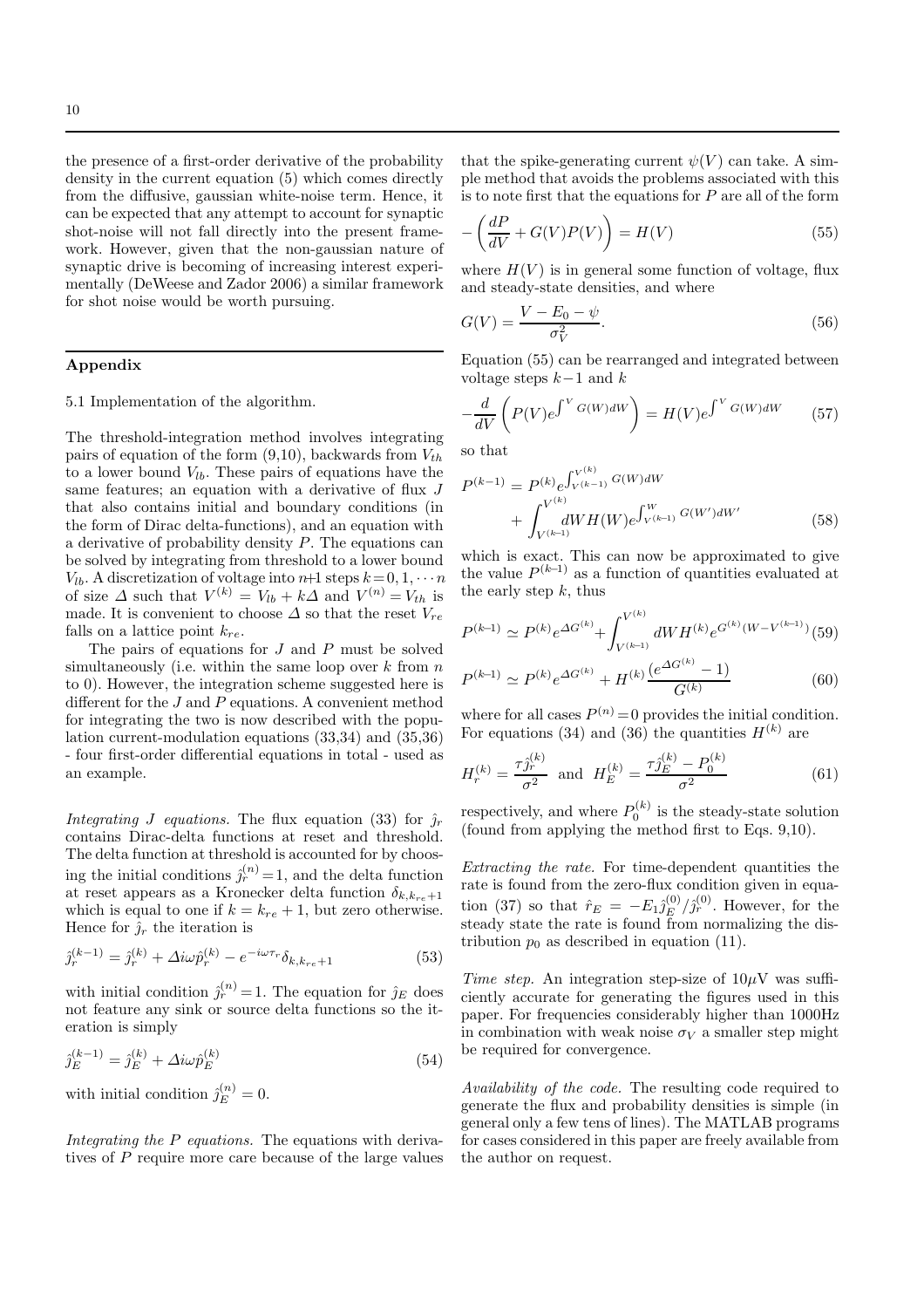## 5.2 Fourier transform convention.

The fourier transform of  $Y(t)$  and its inverse  $\widetilde{Y}(\omega)$  are defined asymmetrically as

$$
\widetilde{Y}(\omega) = \int_{-\infty}^{\infty} dt Y(t) e^{-i\omega t}
$$
 and  $Y(t) = \int_{-\infty}^{\infty} \frac{d\omega}{2\pi} \widetilde{Y}(\omega) e^{i\omega t}$ .

#### 5.3 Stochastic simulations.

All simulations were performed in the MATLAB environment with a time step  $dt = 0.1$ ms or smaller using a first-order forward Euler method. Network simulations comprised at least 5,000 neurons. During the refractory period  $\tau_r$ , which is measured from the time of the spike peak at  $V_{th}$ , the fall of the spike was explicitly modeled as a piecewise exponential function

$$
V_1 = A_0 - A_1 e^{(t - t^*)/\tau_1} \quad \text{for } 0 < t < t^*
$$
  
\n
$$
V_2 = B_0 + B_1 e^{(t^* - t)/\tau_2} \quad \text{for } t^* < t < \tau_r
$$

with the spike peak at a relative time  $t = 0$ . The voltage and its gradient are matched at an intermediate time  $t^*$ to fix the constants as

$$
A_1 = \frac{(V_{th} - V_{re})\tau_1}{\tau_2 (1 - e^{(t^* - \tau_r)/\tau_2}) + \tau_1 (1 - e^{-t^*/\tau_1})}
$$
(62)

and  $B_1 = A\tau_2/\tau_1$ ,  $A_0 = V_{th} + A_1 e^{-t^*/\tau_1}$ ,  $B_0 = V_{re}$  $B_1e^{(t^*-\tau_r)/\tau_2}$ . For this paper the parameters chosen to model the fall of the spike were  $\tau_1 = 1$ ms,  $\tau_2 = 2$ ms,  $t^* = 2ms$  and  $\tau_r = 10ms$ . Clearly for the case of the non-linear integrate-and-fire models considered here the post-spike refractory behavior is purely decorative; the refractory period could be modeled as having the voltage (non-biophysically) fixed at  $V_{re}$ , for example. However, more generally, if a voltage-activated current were to be included, then the shape of the spike can potentially play an important role. This is particularly the case for currents that activate or deactivate over the range of the spike.

Acknowledgements The author acknowledges funding from the Research Councils United Kingdom (RCUK) with whom he holds an Academic Fellowship.

#### References

- Arsiero M, Lüscher H-R, Lundstrom BN and Giugliano M (2007) The impact of input fluctuations on the frequencycurrent relationships of layer 5 pyramidal neurons in the rat medial prefrontal cortex. J Neurosci. 27:3274-3284.
- Badel L, Lefort S, Brette R, Petersen CCH, Gerstner W, and Richardson MJE (2008) Dynamic I-V curves are reliable predictors of naturalistic pyramidal-neuron voltage traces. J. Neurophysiol. 99:656-666
- Brunel N and Hakim V (1999) Fast Global Oscillations in Networks of Integrate-and-Fire Neurons with Low Firing Rates. Neural Comput. 11:1621-1671.
- Brunel N and Wang X-J (2003). What determines the frequency of fast network oscillations with irregular neural discharges? Journal of Neurophysiology, 90:415-430.
- Brunel N and Latham P (2003). Firing rate of noisy quadratic integrate-and-fire neurons. Neural Computation 15:2281- 2306.
- Brunel N, Hakim V and Richardson MJE (2003) Firing-Rate Resonance in a Generalized Integrate-and-Fire Neuron with Subthreshold Resonance. Phys Rev E 67: art-no 051916.
- Burkitt AN (2006a) A review of the integrate-and-fire neuron model: I. Homogeneous synaptic input. Biol. Cybern. 95:1-19.
- Burkitt AN (2006b) A review of the integrate-and-fire neuron model: II. Inhomogeneous synaptic input and network properties. Biol. Cybern. 95: 97-112.
- Ermentrout GB and Kopell N (1986) Parabolic bursting in an excitable system coupled with a slow oscillation. SIAM J. Appl. Math. 46:233-253.
- Fourcaud-Trocm´e N, Hansel D, van Vresswijk C and Brunel N (2003) How Spike Generation Mechanisms Determine the Neuronal Response to Fluctuating Inputs. J. Neurosci. 23:11628-11640.
- Fourcaud-Trocm´e N and Brunel N (2005) Dynamics of the instantaneous firing rate in response to changes in input statistics. J. Comput. Neurosci. 18:311-321
- Fuhrmann G, Markram H and Tsodyks M (2002) Spike Frequency Adaptation and Neocortical Rhythms. J. Neurophys. 88:761-770.
- Gerstner W and Kistler WM (2002) Spiking Neuron Models, Cambridge University Press.
- Gigante G, Mattia M and Del Giudice P (2007) Diverse Population-Bursting Modes of Adapting Spiking Neurons. Phys. Rev. Lett. 98: art-no 148101.
- Hodgkin A and Huxley A (1952) A quantitative description of membrane current and its application to conduction and excitation in nerve. J. Physiol. 117:500-544.
- Hohn N and Burkitt AN (2001) Shot noise in the leaky integrate-and-fire neuron. Phys. Rev. E. 63:art-no 031902.
- Johannesma PIM (1968) In Neural networks (ER Caianiello, ed.) pp. 116-144 (Springer, New York.
- Jolivet A, Rauch A, L¨uscher H-R, Gerstner W (2006)Predicting spike timing of neocortical pyramidal neurons by simple threshold models. J Comput Neurosci 21:35-49.
- Jolivet R, Kobayashi R, Rauch A, Naud R, Shinomoto S and Gerstner W (2008) A benchmark test for a quantitative assessment of simple neuron models. J. Neurosci. Methods 169: 417-424.
- Knight BW (1972a) Dynamics of Encoding in a Population of Neurons. J. Gen. Physiol. 59:734-766.
- Knight BW (1972b) The Relationship between the Firing Rate of a Single Neuron and the Level of Activity in a Population of Neurons. J. Gen. Physiol. 59:767-778.
- Köndgen H, Geisler C, Fusi S, Wang X-J, Lüscher H-R, and Giugliano M (2008). The dynamical response properties of neocortical neurons to temporally modulated noisy inputs in vitro. Cerebral Cortex, doi:10.1093/cercor/bhm235.
- Lansky P and Lanska V (1987) Diffusion approximation of the neuronal model with synaptic reversal potentials. Biol. Cybern. 56:19-26.
- Lindner B and Schimansky-Geier L (2001) Transmission of noise coded versus additive signals through a neuronal ensemble. Phys. Rev. Lett. 86:2934-2937.
- Lindner B, Schimansky-Geier L and Longtin A (2002) Maximizing spike train coherence or incoherence in the leaky integrate-and-fire model. Phys. Rev. E 66: art-no. 031916.
- Lindner B, Longtin A and Bulsara A (2003) Analytic expressions for rate and CV of a type I Neuron driven by white Gaussian noise. Neural Comput. 15:1761 - 1788 .